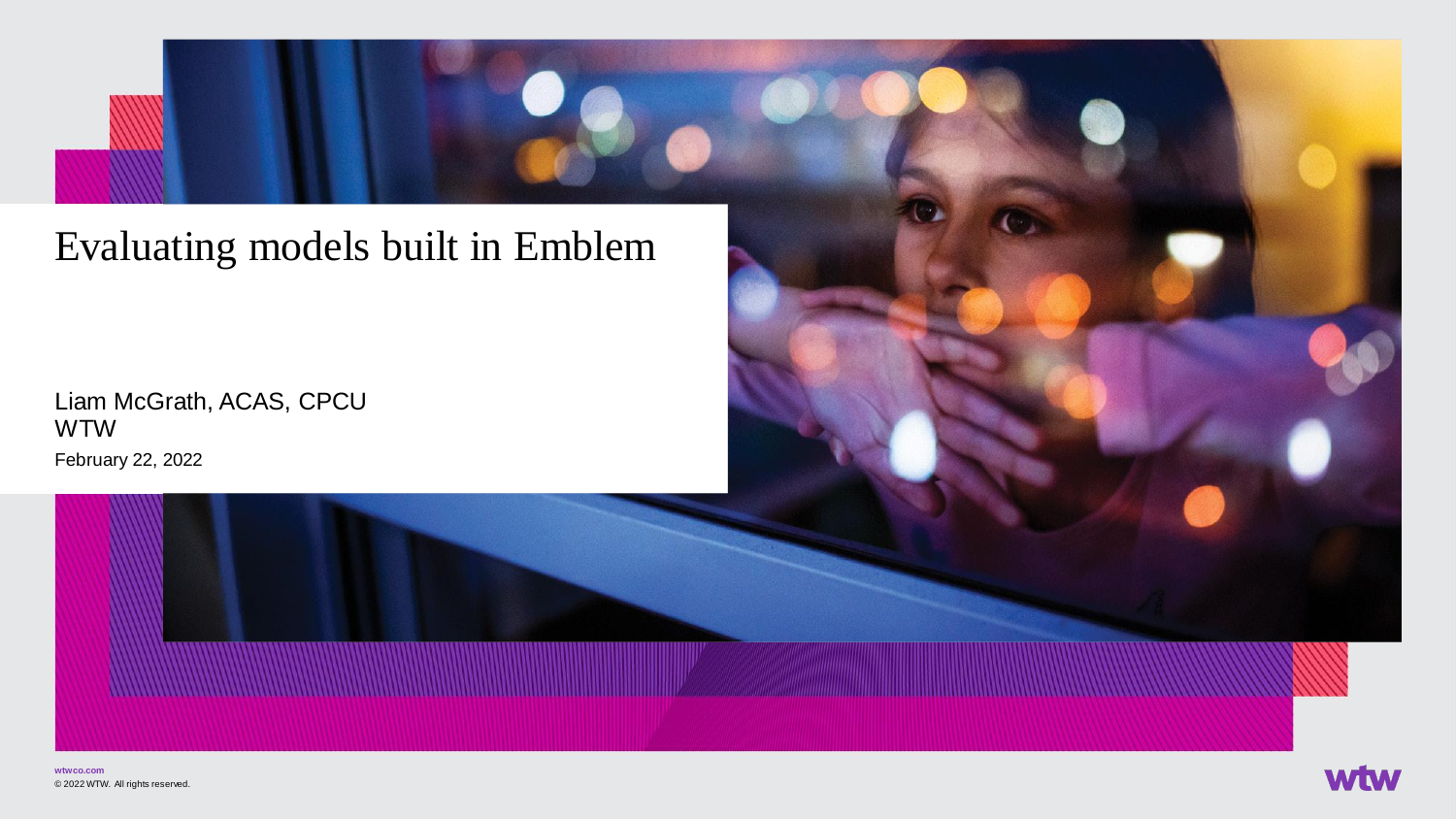| Agenda |                                          |
|--------|------------------------------------------|
|        |                                          |
|        | <b>Introduction to Emblem</b>            |
|        | • Correlations                           |
|        | ■ Residuals                              |
|        | • Summary Graphs                         |
|        | Questions<br>$\mathcal{L}_{\mathcal{A}}$ |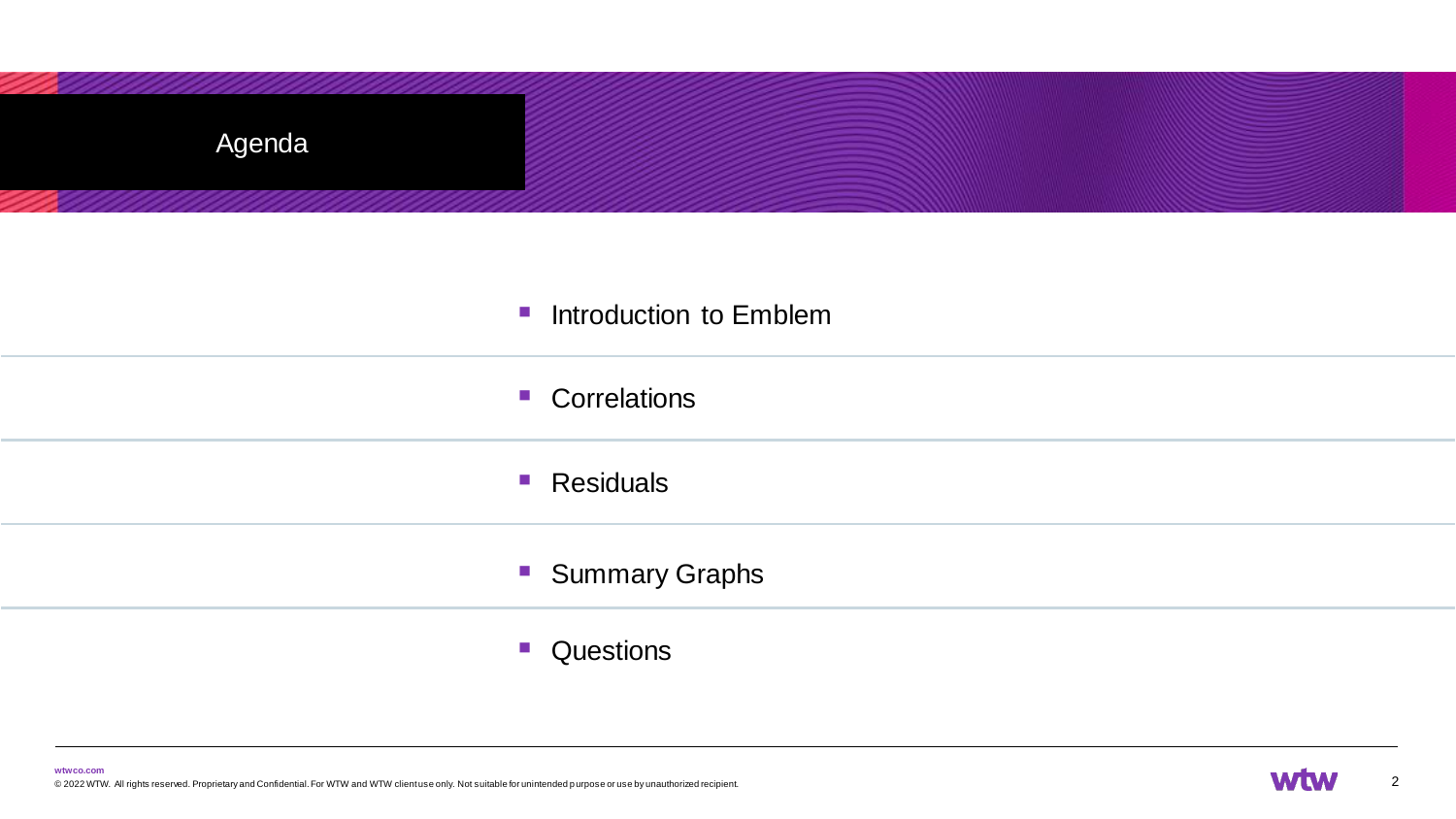

# Emblem

## Supports each stage of the analytics process

### Explore your data

A variety of visual summary tools to explore and understand data, including correlations, distributions and average response by factor.

#### Feature engineering

Feature engineering is often described as the biggest driver of model success and is at the core of how Emblem works.

#### Modeling and validation

Fit highly flexible and interpretable GLMs. No black box, see and control the complexity. Automation capabilities for interaction detection and feature selection.

#### Model review and maintenance

A framework that provides an efficient and consistent approach to reviewing and assessing models.

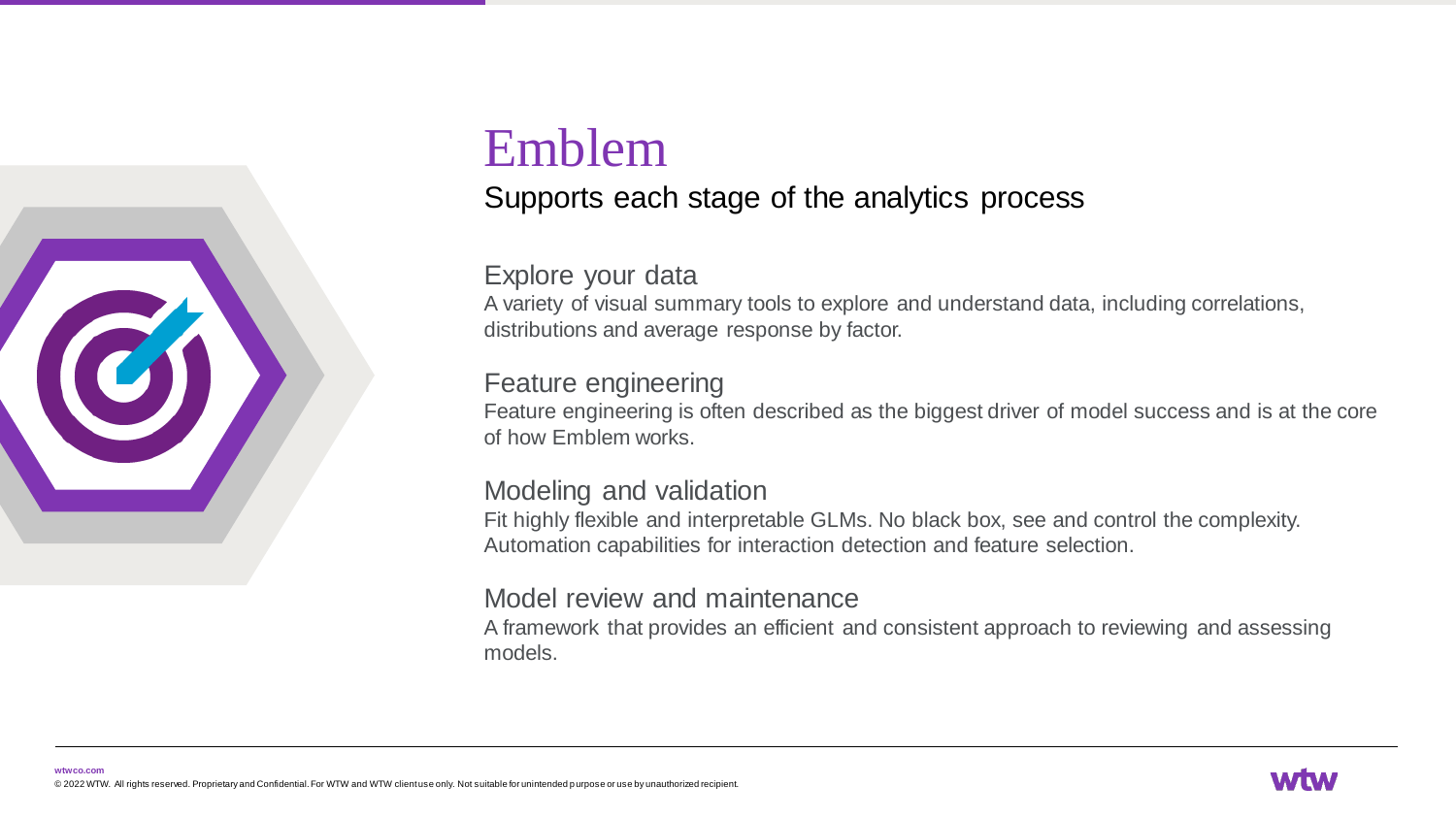#### **Correlations**

#### ■ Correlation statistics

- Measure association between explanatory variables
- Identify potentially aliased variables (i.e. perfectly/near-perfectly correlated variables)
- Visualization for easier interpretation





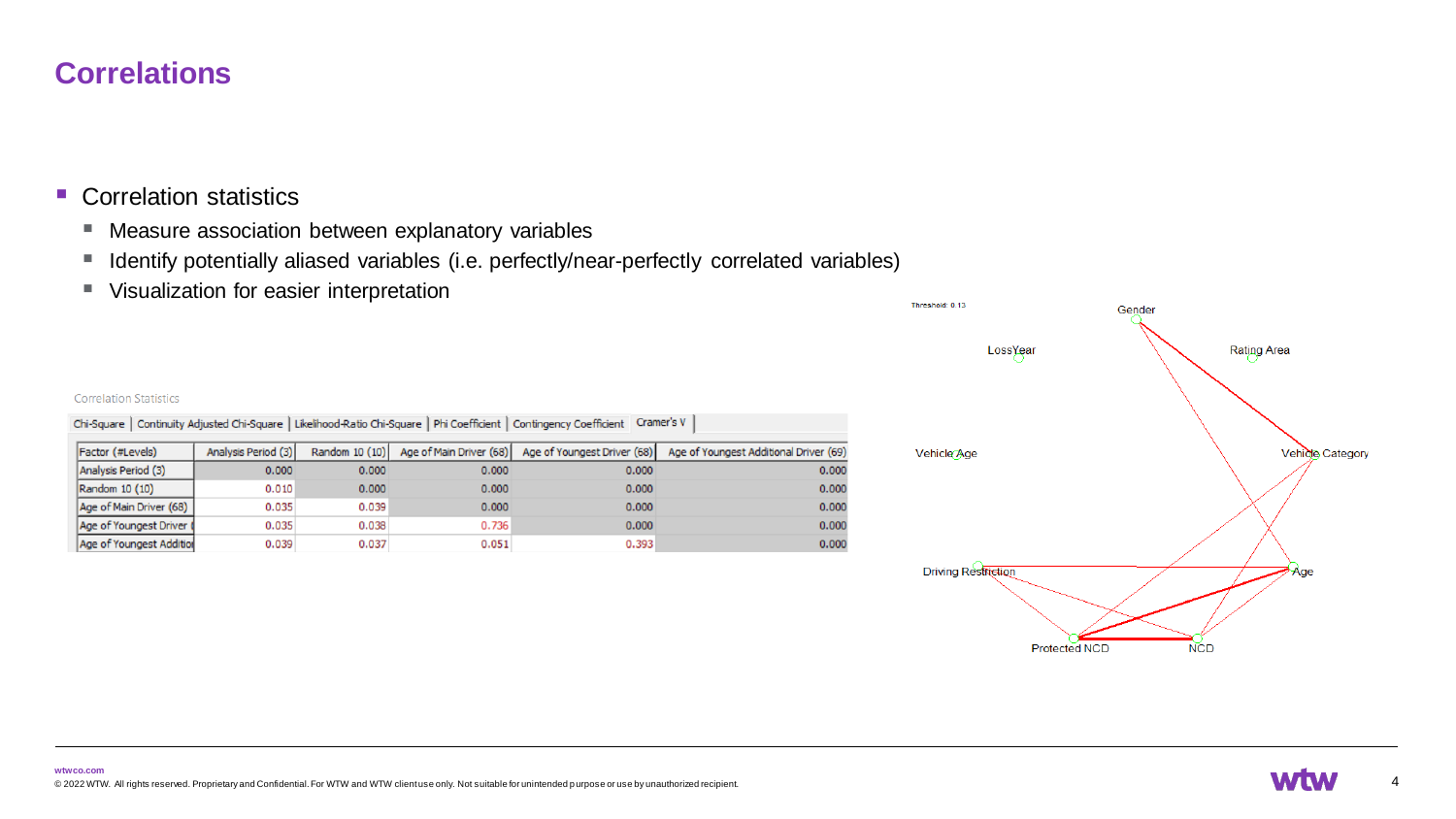#### **Overview**



#### **Examining residuals**

- Assess the adequacy of the variance function
	- Normality
	- Heteroskedasticity
- **E** Identify mis-fit variables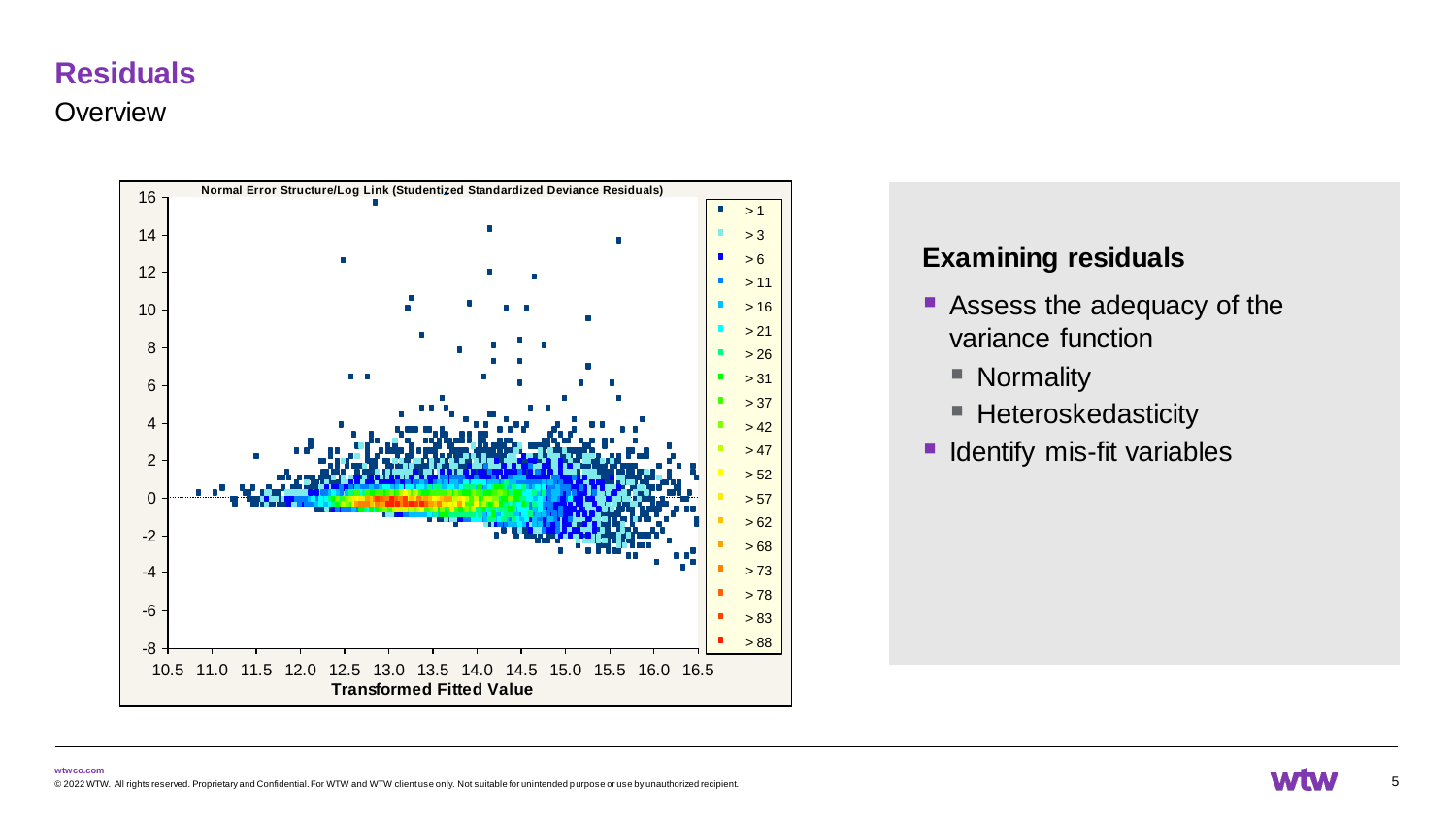#### **Overview**

#### **Residuals measure the error of our individual predictions**

■ Pearson – basic residual, difference between predicted and observed

$$
r_p = \frac{y - \mu}{\sqrt{V(\mu)}}
$$

 $\blacksquare$  Deviance – accounts for non-normal data distributions

$$
r_D = \text{sgn}(y - \mu)\sqrt{d}
$$

■ Standardized Pearson/Deviance - accounts for correlation between predicted and observed

$$
r_{SP} = \frac{r_p}{\sqrt{(1-h)}} \qquad r_{SD} = \frac{r_D}{\sqrt{(1-h)}}
$$

■ Studentized Standardized Pearson/Deviance - accounts for inclusion of scale parameter

$$
r_{SSP} = \frac{r_{SP}}{\sqrt{\phi}} \qquad r_{SSD} = \frac{r_{SD}}{\sqrt{\phi}}
$$

■ Anscombe  $-$  similar to Deviance, accounts for non-normal distributions

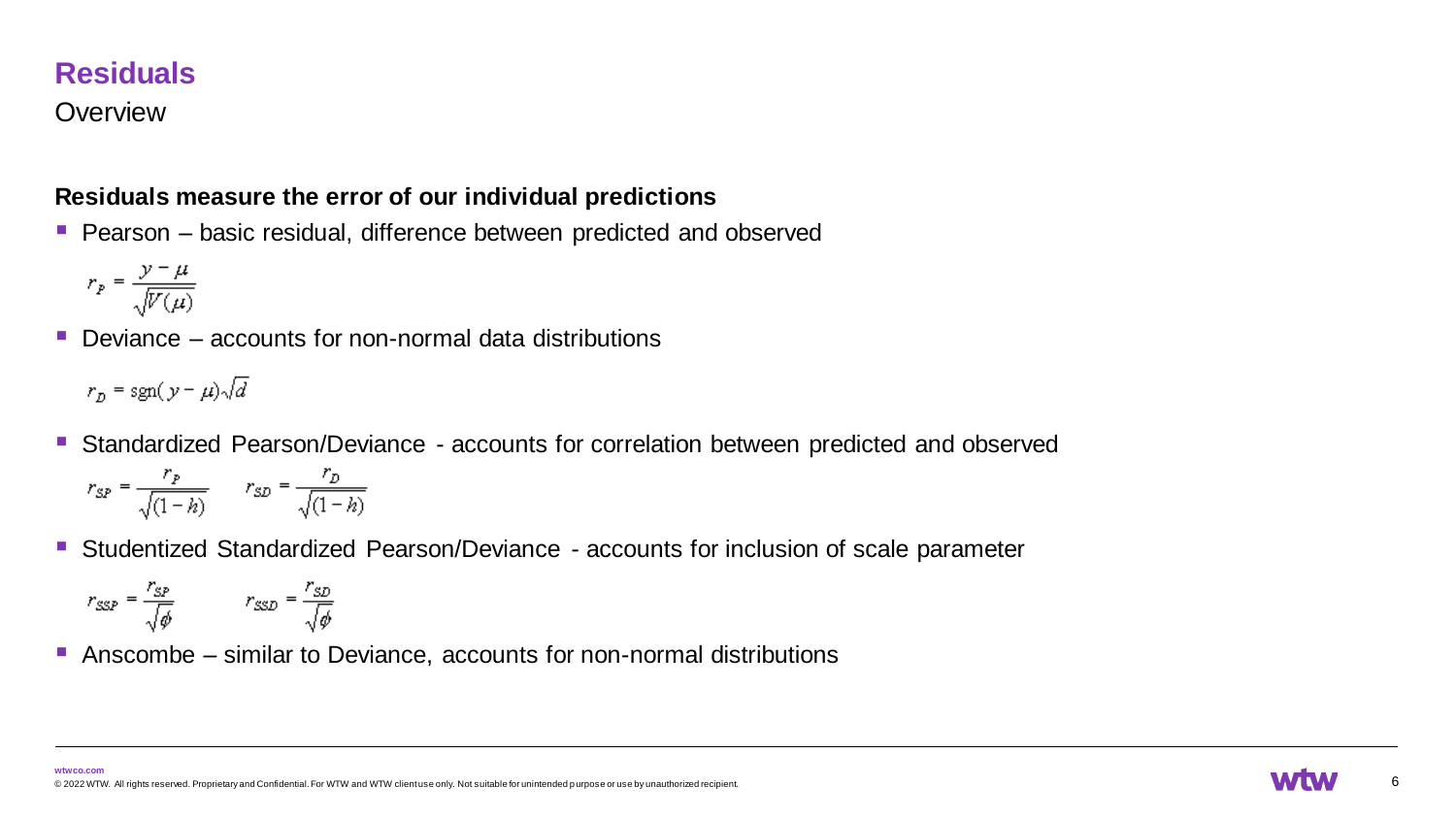# **Residuals** Impact of error/link



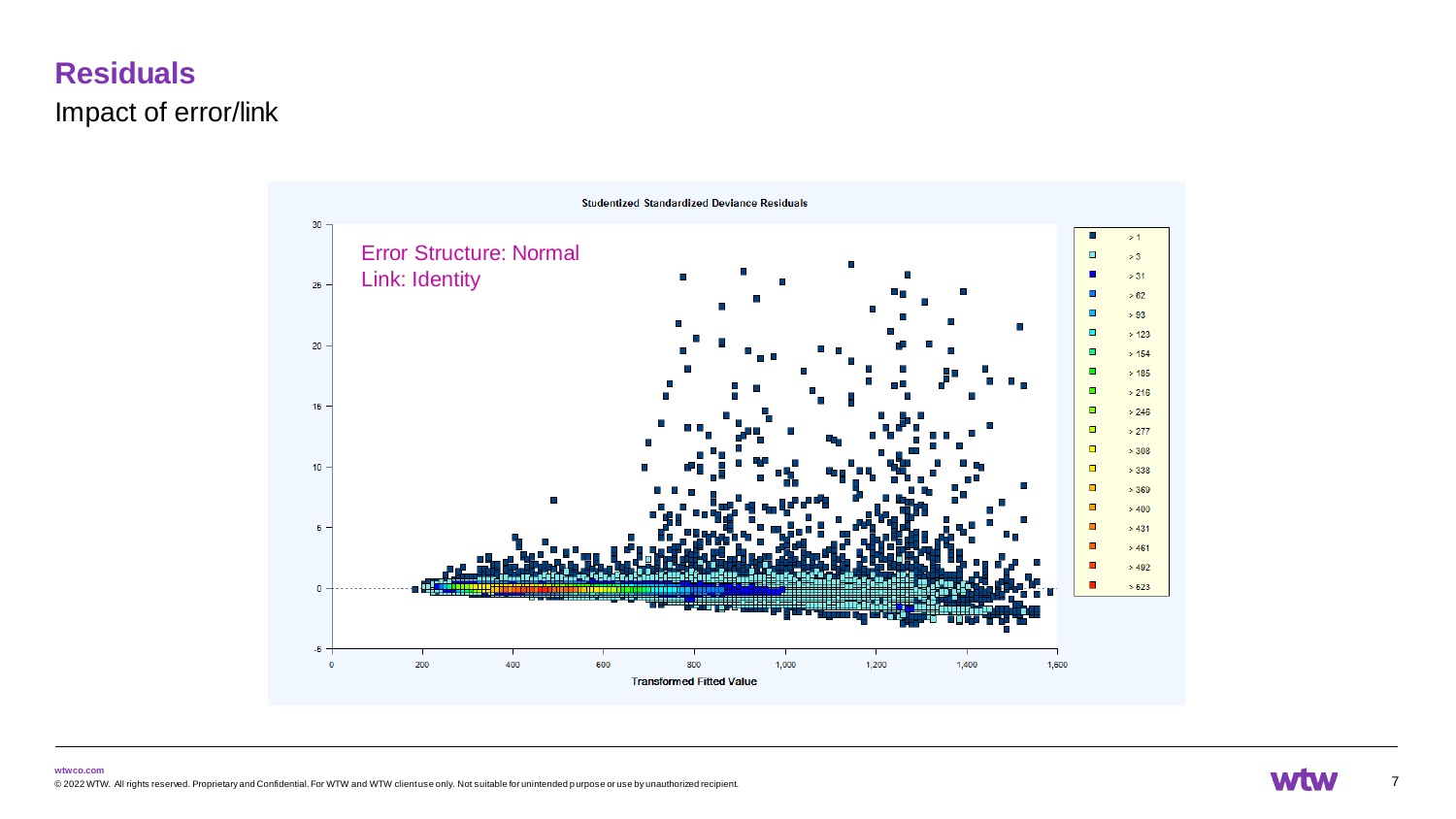# **Residuals** Impact of error/link

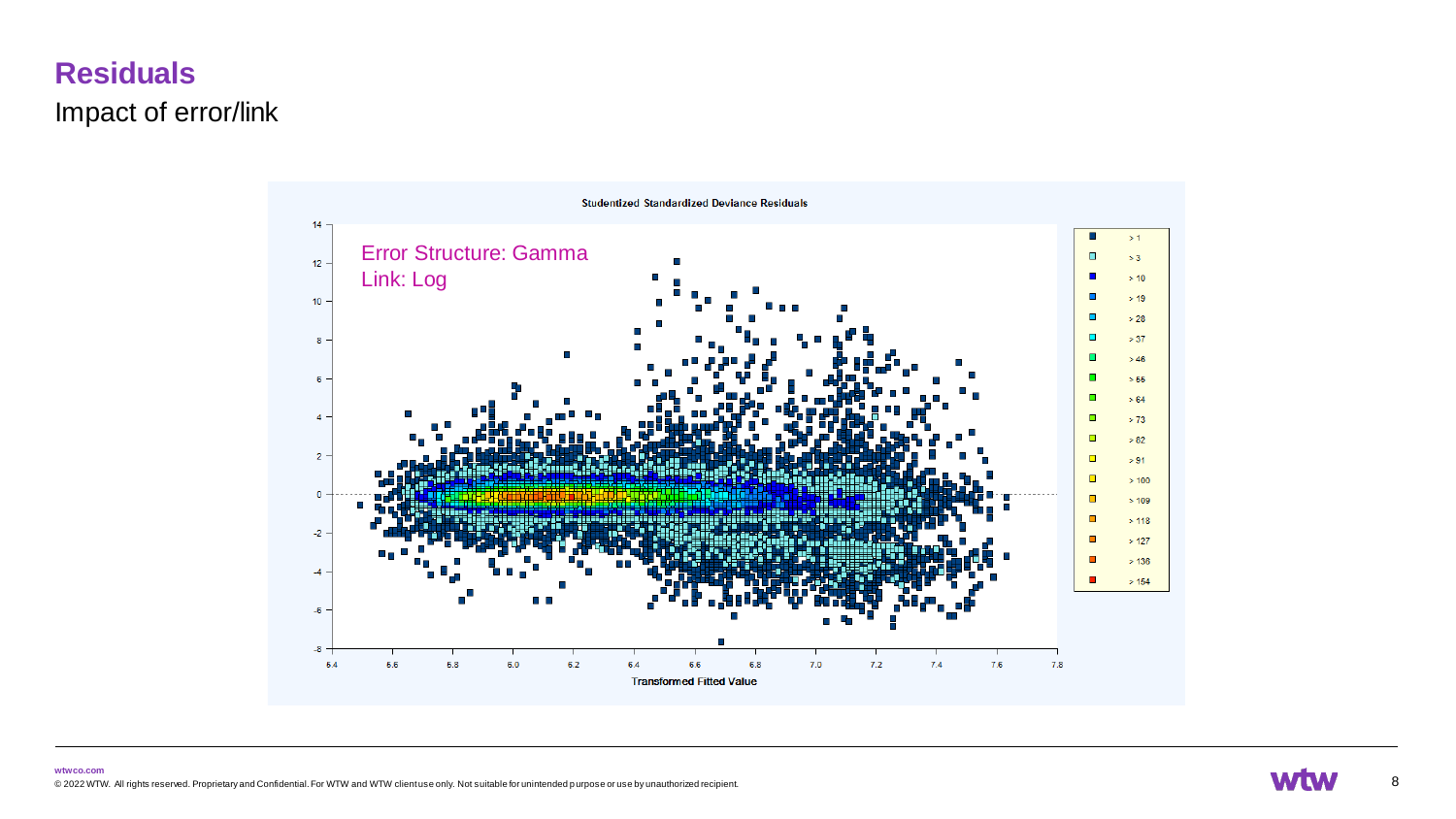Without vehicle value in the model…



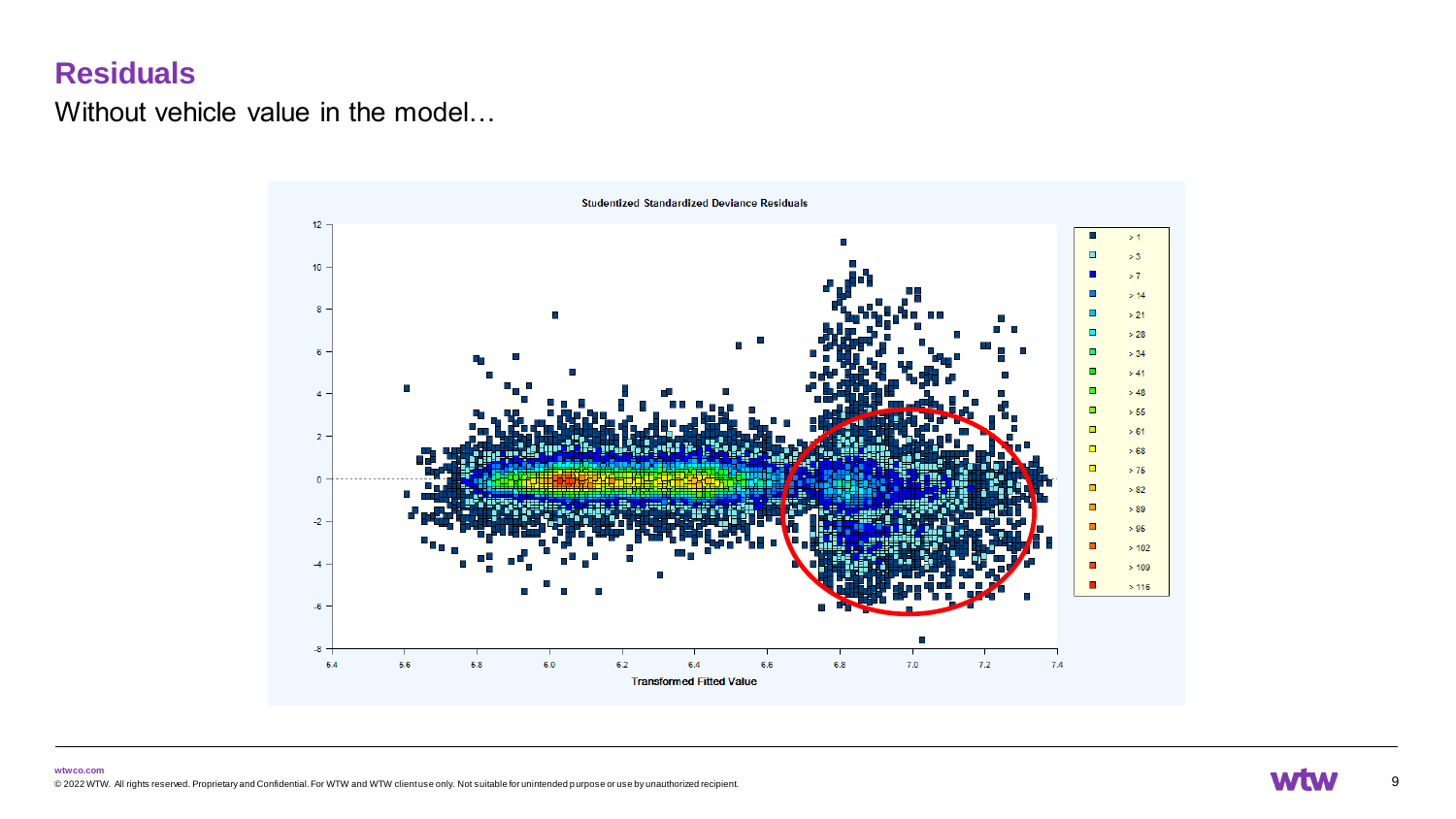Without vehicle value in the model…



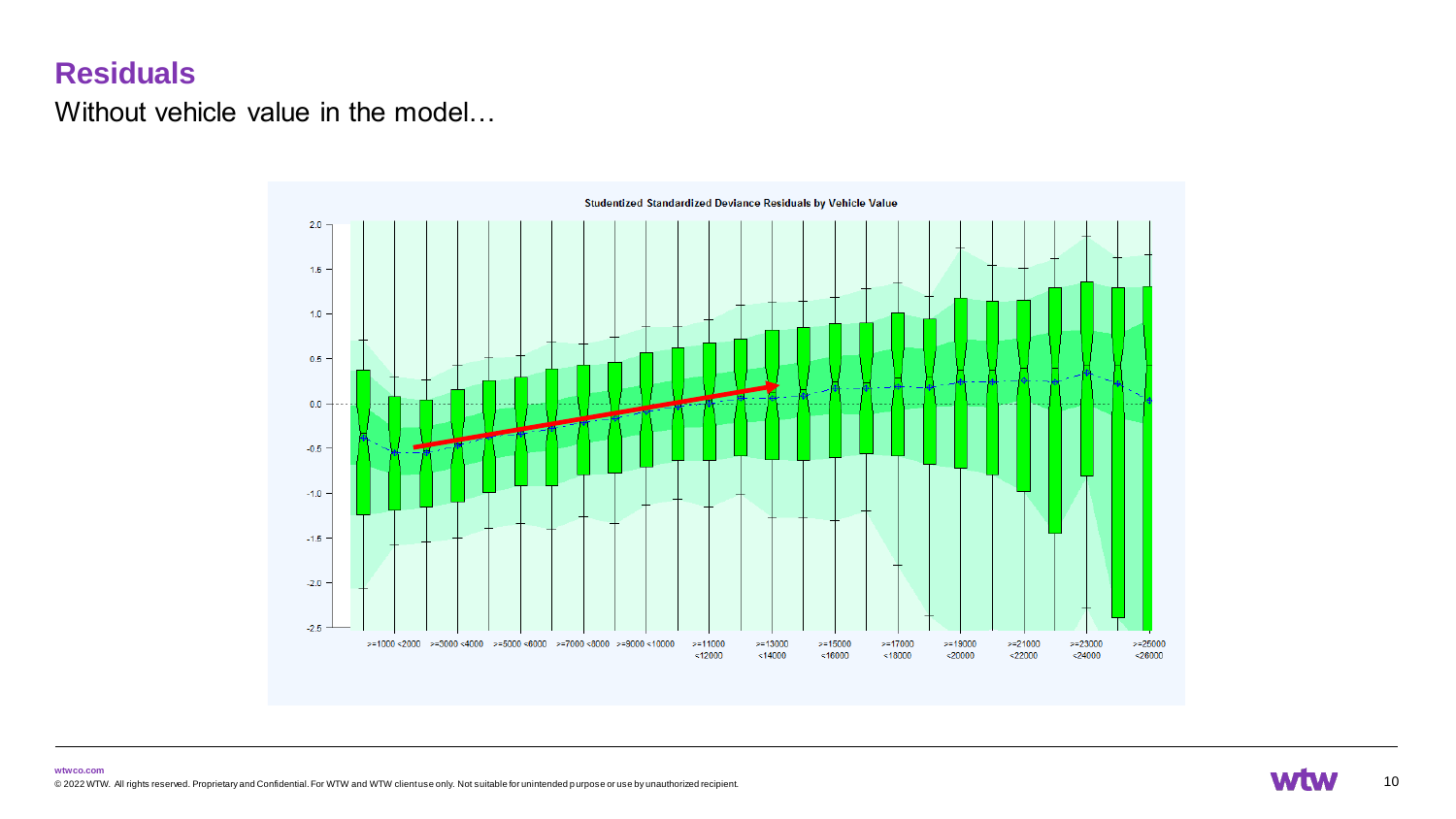With vehicle value added to the model…



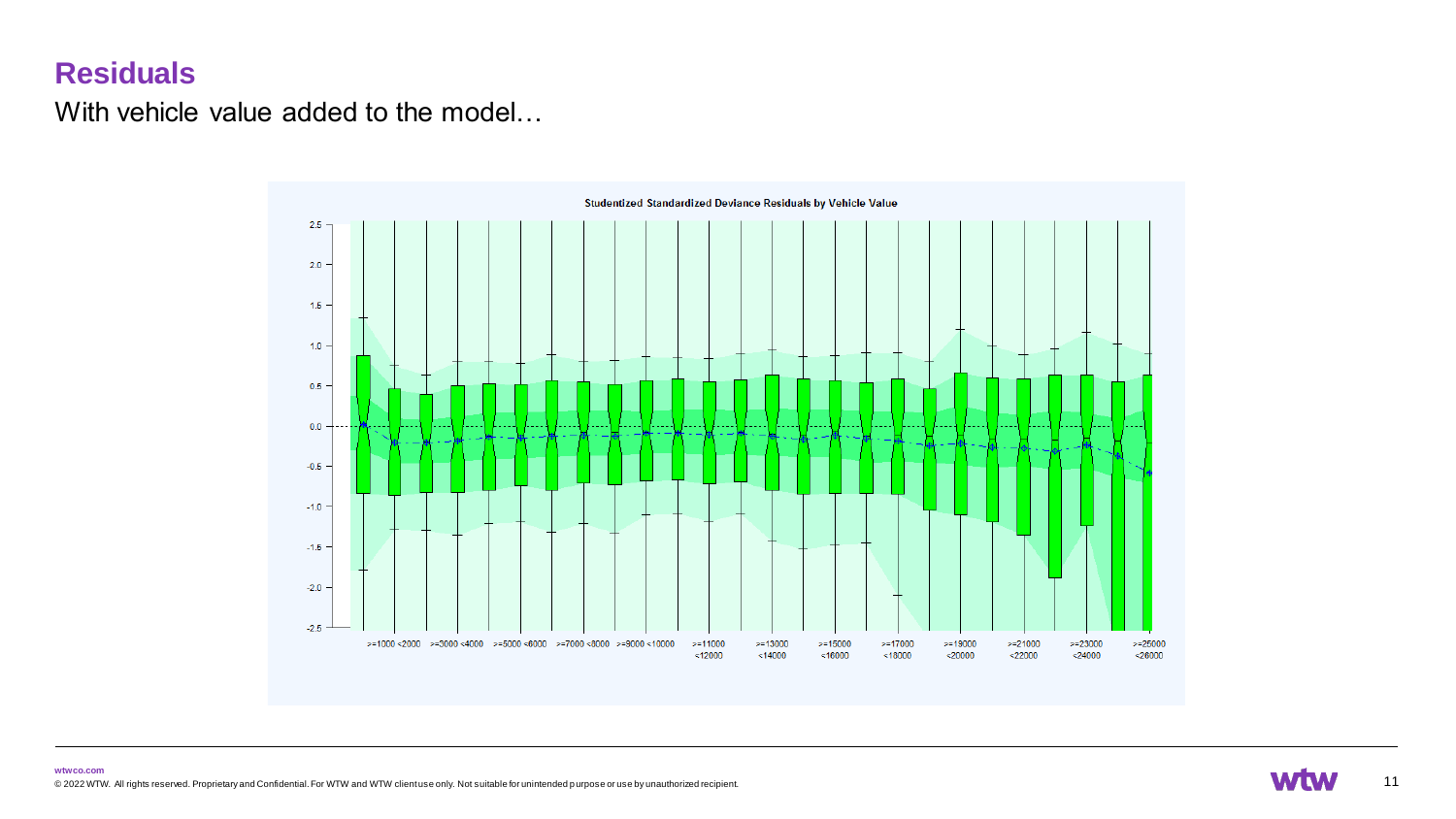## **Residuals** Discrete distributions

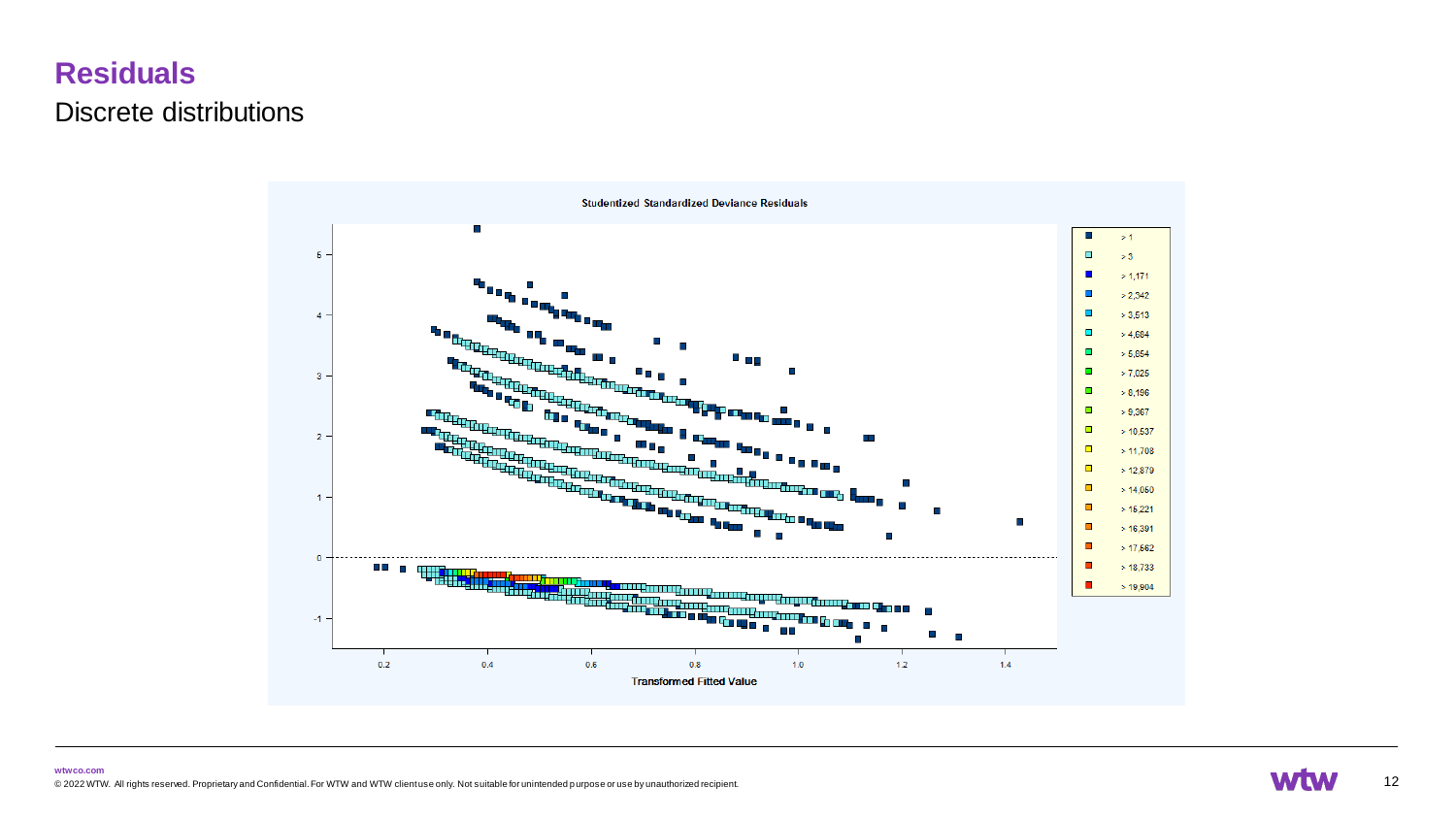### Crunched residuals

- How can we make discrete data less discrete? Aggregate!
- Crunched residuals
	- Group observations with similar predicted values into buckets (much less likely that all observations have the same observed value)<br>■ Calculated residuals at the group level  $\sum_{n=1}^{\infty} \frac{\sum (Actual Expected)}{1 R \cdot R \cdot d}$
	- Calculated residuals at the group level  $\sqrt{V(\sum{Expected})}$



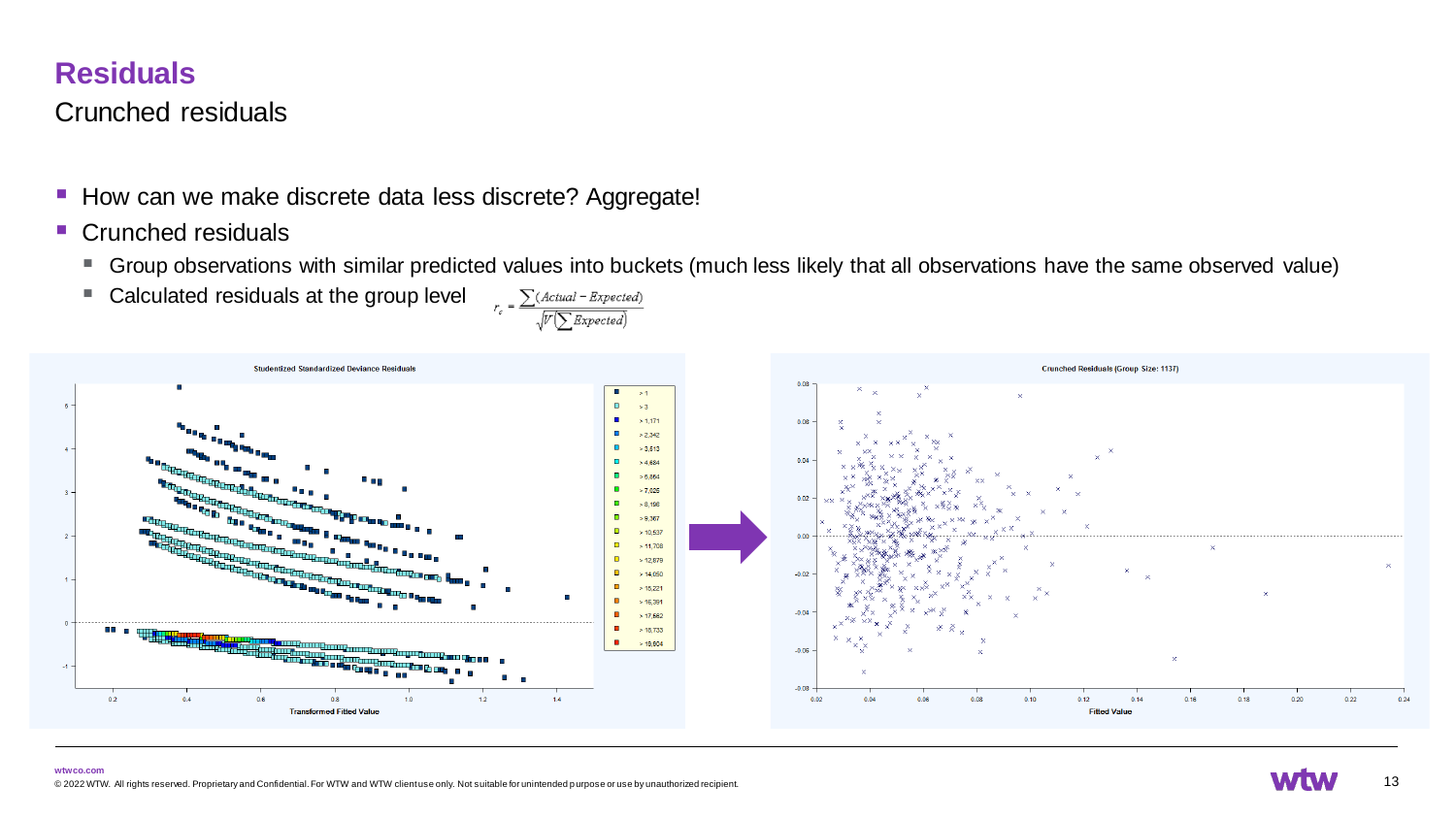# **Summary Graphs**

**Overview** 



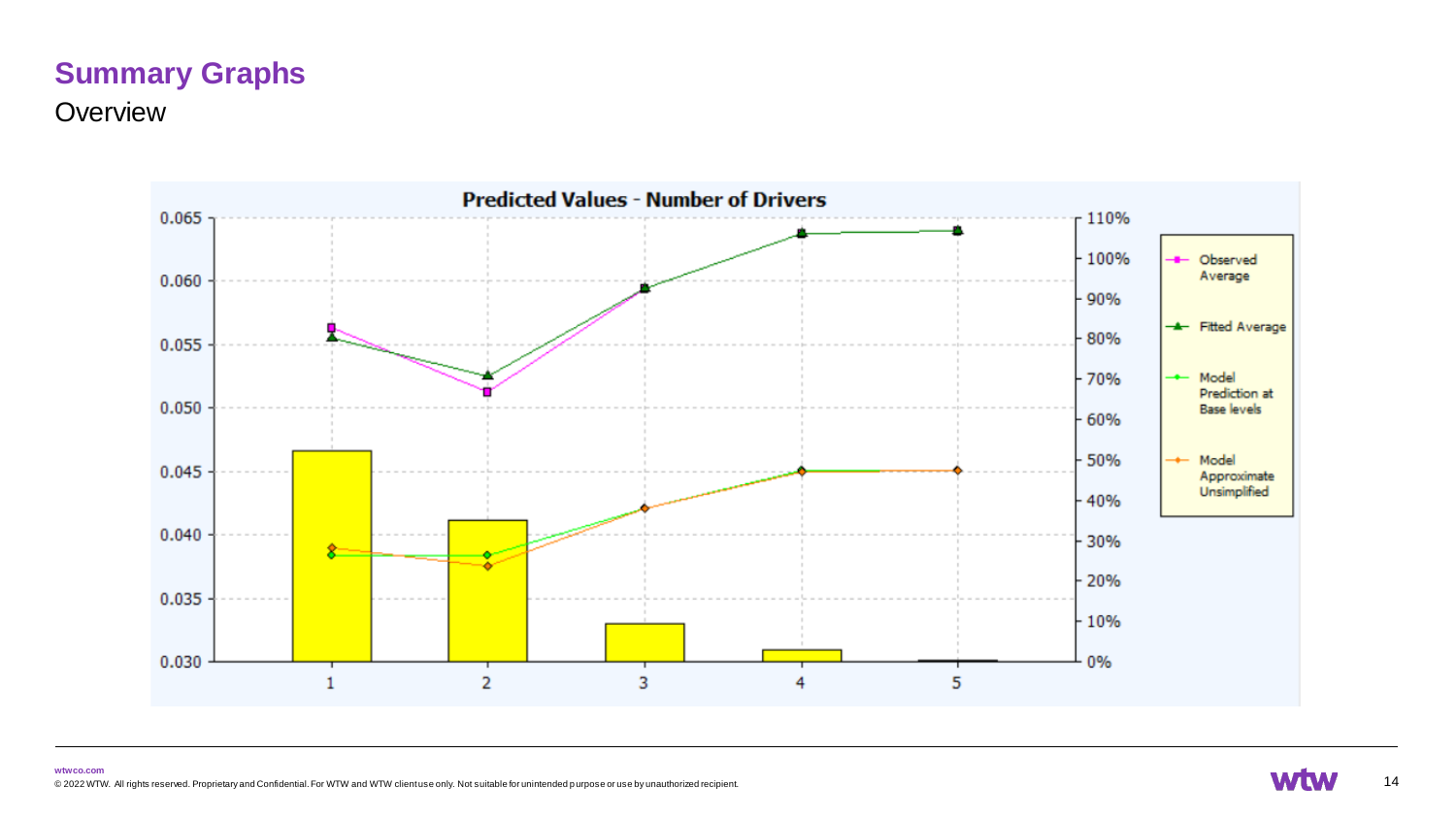## **Summary Graphs**

Line definitions

- Observed Average
- Fitted Average
- **Model Prediction at Base Levels:** 
	- Represents the effect in the model of this variable, holding all other variables constant
	- Similar to coefficients, can be converted to relativities
- Model Approximate Unsimplified:
	- Representation of the "true" effect of the variable, including both what is modeled and the leftover effect
	- The modeled component (Model Prediction at Base Levels) is multivariate
	- The leftover component is one-way

Model Approximate Unsimplified = Model Prediction at Base Levels  $*$ 

Observed Average **Fitted Average Residual/Leftover**